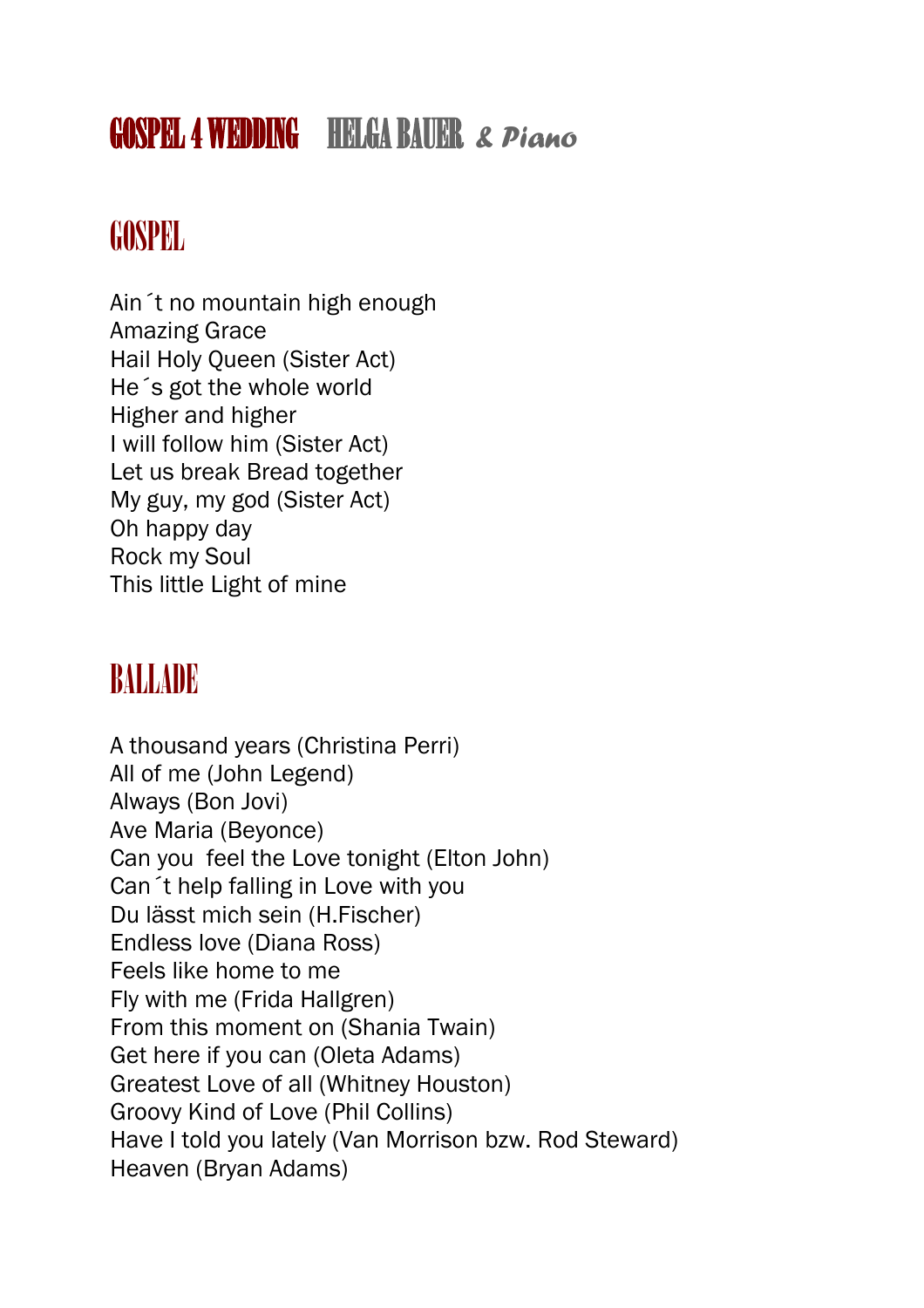I´ll be there (Mariah Carey) I don´t wanna miss a thing (Aerosmith) I will be right here waiting for you (Richard Marx) Just the two of us (Bill Withers) Liebe meines Lebens (Phillipp Poisel) Nothing else matters (Metallica) One moment in time (Whitney Houston) Only you (Flying Pickets) Someone like you (Van Morrison) Stuck on You (Lionel Richie) That´s what friends are for The Power of Love ( Jennifer Rush) The Rose (Bette Middler) The Story (Brandi Carlile) What a wonderful World (Louis Armstrong) What the world needs now (Engl.Waltz, Dionne Warwick) Without you (Mariah Carey) You light up my life You raise me up (Westlife) You´ve got a friend (Carol King) Your Song (Elton John)

#### POP/SOUL

Auf uns (Andreas Bourani) A moment like this Ain´t no mountain high enough Can´t take my eyes off of you Chapel of love Circle of life (Elton John) Die Rose (deutsch, orig.engl The Rose) Das Beste (Silbermond) Fly with me Get here if you can (Oleta Adams)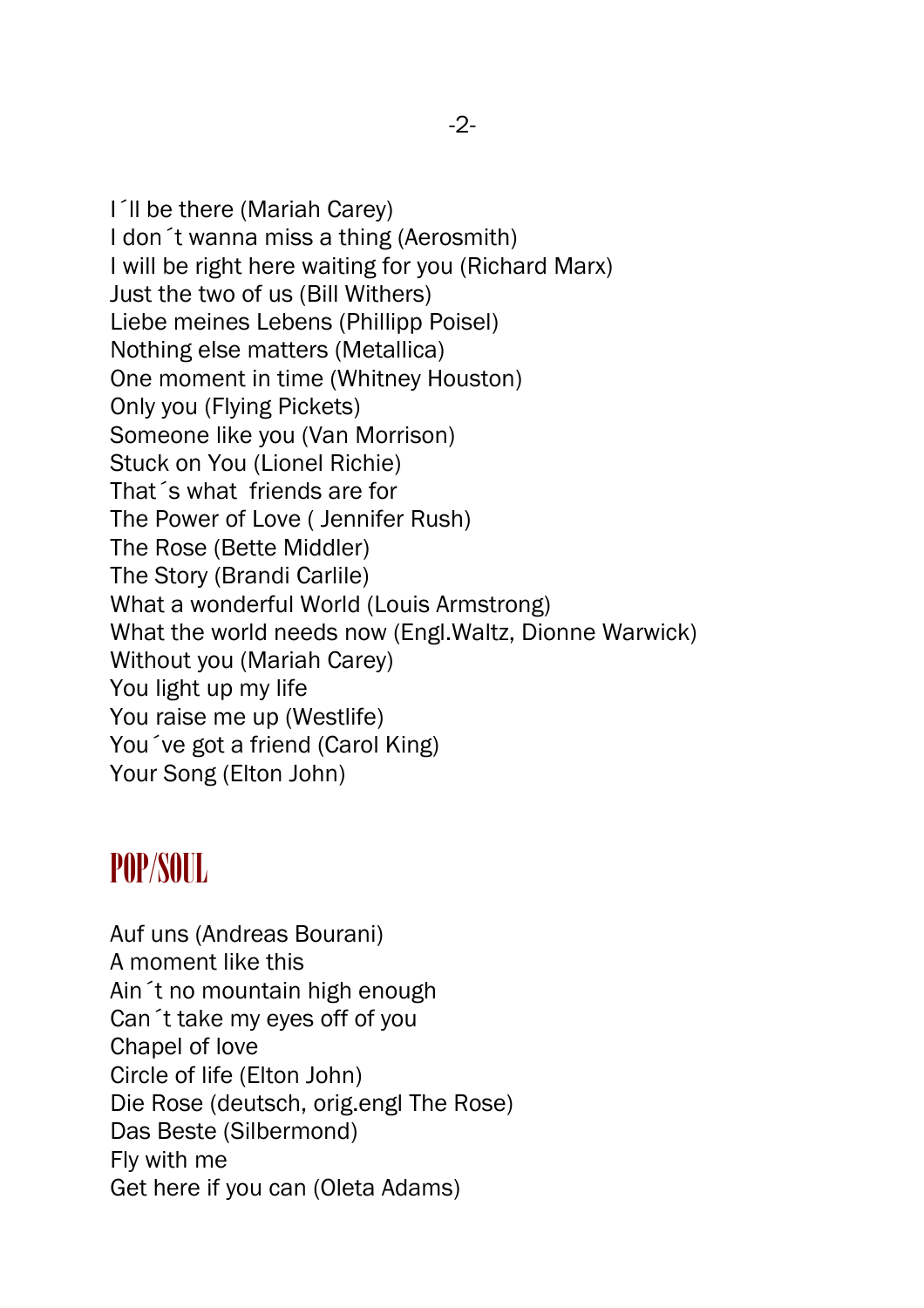Halleluja (Leonard Cohen) Halleluja (deutsche Fassung f Trauung) Happy (Pharrell Williams) I say a little prayer for you ( Diana Ross) Ich kenne nichts, das so schön ist wie du (Xavier Naidoo) Ja (Silbermond) Lean on me (Bill Withers) Liebe meines Lebens (Philipp Poisel) Love and marriage (Frank Sinatra) Love is all around (Wet, Wet, Wet) Marry you (Bruno Mars) Over the Rainbow (I. Kamakawiwo'ole) It´s got to be perfect (Fairground Attraction) Put a little Love in your heart Sag es laut (Xavier Naidoo) Seite an Seite (Ch. Stürmer) So liab hob I di (A. Gabalier) True Colors (Cindy Lauper) Unser Tag (Helene Fischer) Walking on sunshine (Katrina & the waves) Wilds Wossa (Seer) You are the Sunshine of my Life You raise me up (Westlife) You´re still the one (Shania Twain)

### TAURLIEDER

Das Beste (Silbermond, deutscher Text f Taufe) Dir gehört mein Herz (Phil Collins) Circle of life (Elton John) Im ewigen Kreis (deutsche Version) Hallelujah (L. Cohen, mit deutschem Text für Taufe) Vergiss es nie, du bist du u.v.m. bitte extra anfordern